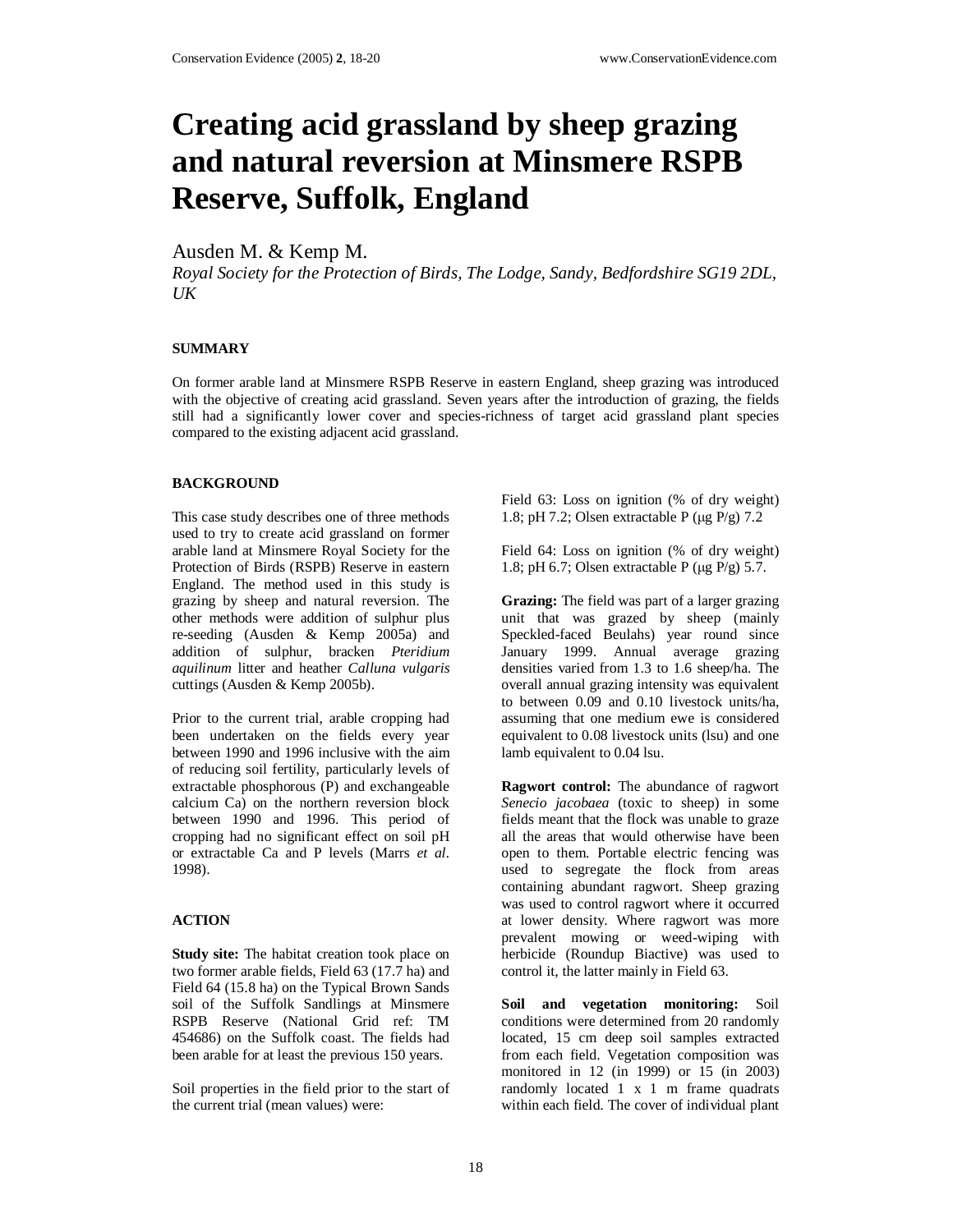species within each quadrat was determined using 50 'hits' of a point quadrat. The presence of any additional plant species within the quadrat, which was not recorded by point sampling, was also recorded.

Existing acid grassland adjacent to the reversion fields was surveyed (using 15 randomly placed quadrats) in order to define the 'target vegetation community' that was hoping to be acheived.

#### **CONSEQUENCES**

**Vegetation composition:** Two measures of vegetation composition were used to assess the success of the habitat creation:

a) The percentage cover of the species that were found in the 'target acid grassland'. These were defined as all species found in fifteen quadrats recorded on adjacent existing short, rabbit grazed acid grassland excluding bracken *Pteridium aquilinum*, bramble *Rubus fructicosus* agg. and honeysuckle *Lonicera periclymenum*.

b) The species-richness of these 'target acid grasslands'.

Changes in the flora of the former arable fields are shown in Figure 1, and a comparison of the abundance of the desirable target acid grassland species in Table 1. Both the natural reversion fields still had a significantly lower cover and species-richness of target acid grassland plant species compared to the existing acid grassland in 2003. The dominant species in 2003, seven years after the start of the trials, are shown in Table 2. Photo 1 shows one of the natural reversion fields in 2004.



Photo 1. One of the natural reversion fields in 2004.

#### **REFERENCES**

Ausden M. & Kemp M. (2005a) Creating acid grassland by adding sulphur and re-seeding at Minsmere RSPB Reserve, Suffolk, England. *Conservation Evidence*, 2, 13-15.

Ausden M. & Kemp M. (2005b) Creating acid grassland by adding sulphur, bracken *Pteridium* litter and heather *Calluna* cuttings at Minsmere RSPB Reserve, Suffolk, England. *Conservation Evidence*, 2, 21-23.

Marrs R.H., Snow C.S.R., Owen K.M. & Evans C.E. (1998) Heathland and acid grassland creation on arable soils at Minsmere: identification of potential problems and a test of cropping to impoverish soils. *Biological Conservation*, 85, 69-82.

**Table 1.** Comparison of the vegetation in natural reversion fields ay Minsmere with that of adjacent existing acid grassland. Values are mean percentage cover in  $2003 \pm$  one standard error. Means with different superscripts differ significantly from each other (Tukey test,  $P < 0.05$ ).

|                                                                                          | <b>Existing acid</b><br>grassland | Field 63      | Field 64      | F    | P       |
|------------------------------------------------------------------------------------------|-----------------------------------|---------------|---------------|------|---------|
| Target acid<br>grassland species<br>$(% \mathcal{L}_{0}^{\infty} \circ \mathcal{L}_{1})$ | $85.6 + 2.5a$                     | $22.9 + 5.8b$ | $11.2 + 3.9b$ | 70.3 | < 0.001 |
| Target acid<br>grassland species<br>(no. of species/ $m2$ )                              | $5.7 + 0.7a$                      | $2.7 + 0.5b$  | $2.1 + 0.3b$  | 17.2 | < 0.001 |